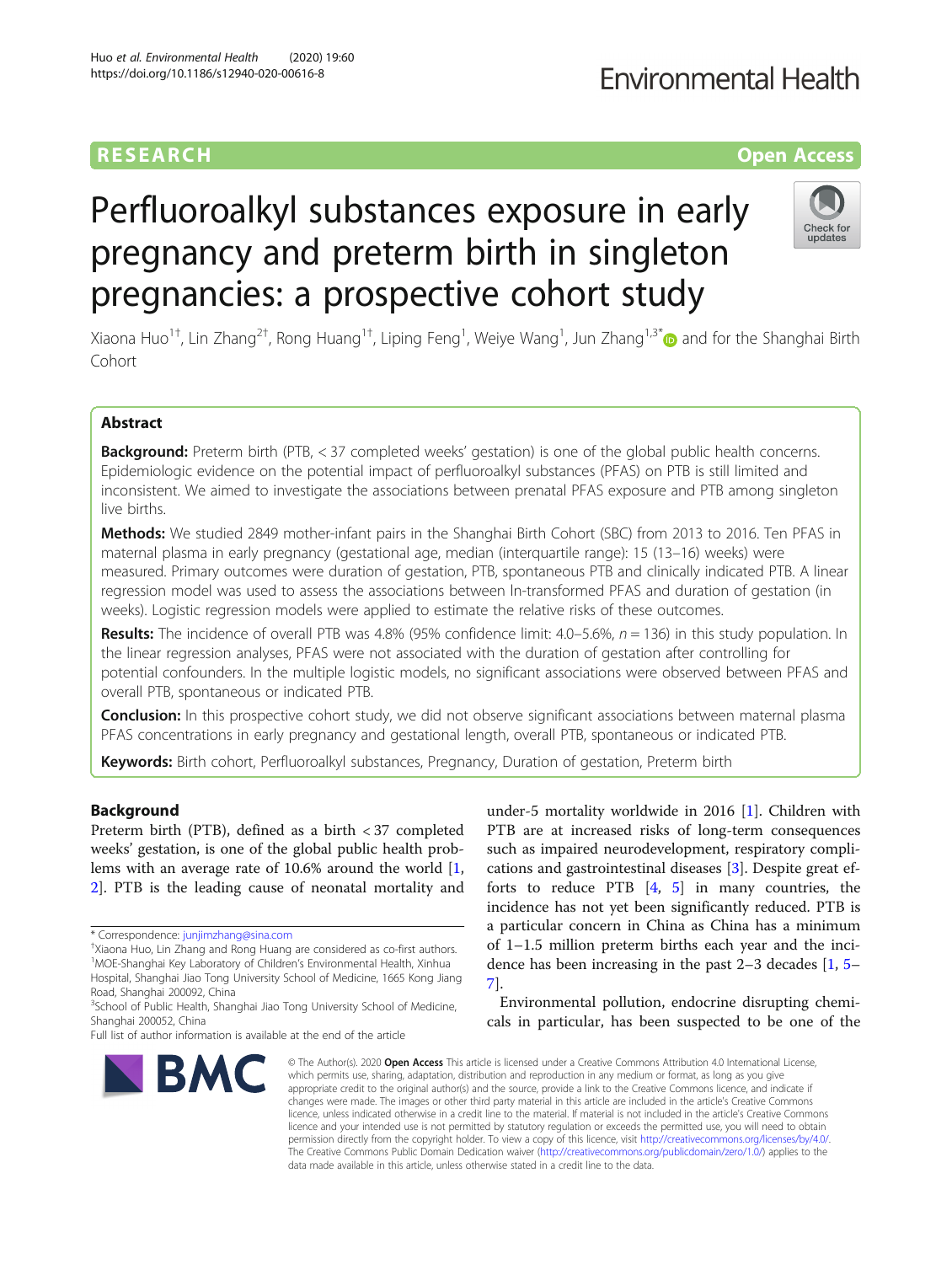culprits [\[8](#page-6-0)]. For example, perfluoroalkyl substances (PFAS) are a subgroup of the widespread synthetic chemicals and persistent in the environment [[9\]](#page-6-0). PFAS have excellent oil-repellent, water-repellent and dirt resistance characteristics [[10\]](#page-6-0). They have been extensively used in household products (e.g., non-stick cookware, shampoo and carpets) since the 1950s [[11](#page-6-0)]. Humans are exposed through oral ingestion, skin contact and inhalation [[12\]](#page-6-0).

Previous studies demonstrated that PFAS could change lipid metabolism [\[13](#page-6-0)], disrupt thyroid function [[14\]](#page-6-0), interfere glucose tolerance [[13\]](#page-6-0), and affect estrogen homeostasis [[15\]](#page-6-0). It is, therefore, plausible that PFAS may cause PTB. However, epidemiologic evidence linking PFAS with PTB or length of gestation is limited and inconsistent. Two birth cohort studies in Denmark and U.S. reported that the estimated risk for PTB in the higher quartiles of maternal perfluorooctanote (PFOA) and perflourooctanesulfonate (PFOS) exposure in early pregnancy was increased by 1.7 fold or more comparing to the lowest quartile [\[16,](#page-6-0) [17](#page-6-0)]. In addition, nearly 1.5 fold odds of PTB was found for per doubling increase of perfluoroheptane sulfonate (PFHpS) and perfluorodecanoic acid (PFDA) concentrations in the Danish study [[17\]](#page-6-0). A 1.2-fold risk of PTB was reported for per interquartile range of perfluorononanoic acid (PFNA) in the U.S. study [\[16](#page-6-0)]. A study in Taiwan, China, also found that a higher level of PFOS but not PFOA in the cord blood was associated with an increased risk of PTB (odds ratio: 2.5, 95% CI: 1.5, 4.1) [\[18](#page-6-0)]. In contrast, several other studies did not observe any significant associations [[19](#page-6-0)–[22](#page-6-0)].

The current study aimed to examine the associations between PFAS in early pregnancy and duration of gestation and risk of PTB in a large prospective cohort in Shanghai, China.

#### Methods

#### Study population

The study subjects in the current analysis were from the Shanghai Birth Cohort, a large prospective study in Shanghai, China, from 2013 to 2016 [[23\]](#page-6-0). The inclusion criteria were couples aged 20 years or older, married, seeking preconception care or in early pregnancy, with spontaneous conception, at least one of them being registered residents in Shanghai with no plan to move out of Shanghai for 2 years after enrollment. The participants provided an informed consent before enrollment, and were interviewed by trained staffs to complete structured questionnaires on demographic characteristics, previous reproductive and medical history and lifestyle factors. They also provided blood samples voluntarily at the recruitment visit. Clinically relevant characteristics of the current pregnancy such as pregnancy complications, chronic diseases during current pregnancy,

number of fetus, infant sex and gestational age at birth were extracted from medical records. An ethical approval was obtained from the Ethical Committee of the Xinhua Hospital affiliated to the Shanghai Jiao Tong University School of Medicine.

For the current analysis, a total of 3242 women who provided blood samples in early pregnancy (gestational age, median (interquartile range; IQR): 15 (13–16) weeks) and delivered a singleton live birth were eligible. Births with missing information on gestational age at birth, gestational age < 20 weeks or > 42 weeks were excluded ( $n = 289$ ). Mothers or infants with missing information on maternal age at enrollment, pre-pregnancy body mass index (BMI), parental educational level, parity, chronic diseases during pregnancy or infant sex were excluded  $(n = 104)$ . Finally, 2849 mother-infant pairs were included for analysis.

#### PFAS measurement

Blood samples were taken during early pregnancy and immediately centrifuged and frozen at − 80 °C. A detailed analytical method has been described elsewhere [[24\]](#page-6-0). In brief, PFAS concentrations were measured in 100 μl plasma using high-performance liquid chromate graphy/tandem mass spectrometry (HPLC/MS-MS; Agilent1290–6490, Agilent Technologies Inc., USA). The intra- and inter-assay coefficients of variation were both below 10%. The limit of detection (LOD) was 0.09 ng/ mL for PFOS and PFOA, 0.05 ng/mL for perfluorododecanoic acid (PFDoA), 0.03 ng/mL for perfluoroheptanoic acid (PFHpA), 0.02 ng/mL for PFDA, PFNA, perfluoroundecanoic acid (PFUA) and perfluorohexanesulfonate (PFHxS), 0.12 ng/mL for perfluorooctane sulfonamide (PFOSA), and 0.009 ng/mL for PFBS.

#### Outcome

The main outcome of this study was PTB, which was defined as birth between 21 and 36 completed weeks' gestation. Spontaneous PTB referred to spontaneous onset labor and preterm premature rupture of the membranes (PPROM) irrespective of mode of delivery (vaginal or cesarean section), while clinically indicated PTB was defined as PTB for preeclampsia, fetal stress, placenta previa and other maternal, fetal or placenta indications [[3\]](#page-6-0).

#### Covariates

Demographic characteristics included maternal age (< 30, 30–34,  $\geq$  35 years old), parental education levels ( $\leq$ 12, > 12 years), smoking during pregnancy (no, yes, unknown), gestational age at blood collection. Obstetric and medical covariates included pre-pregnancy BMI (< 18.5, 18.5−24.9, ≥ 25 kg/m<sup>2</sup>), parity (0, ≥ 1), pregnancy complicated by chronic diseases (no, yes), and infant sex (female, male). Chronic diseases included heart, kidney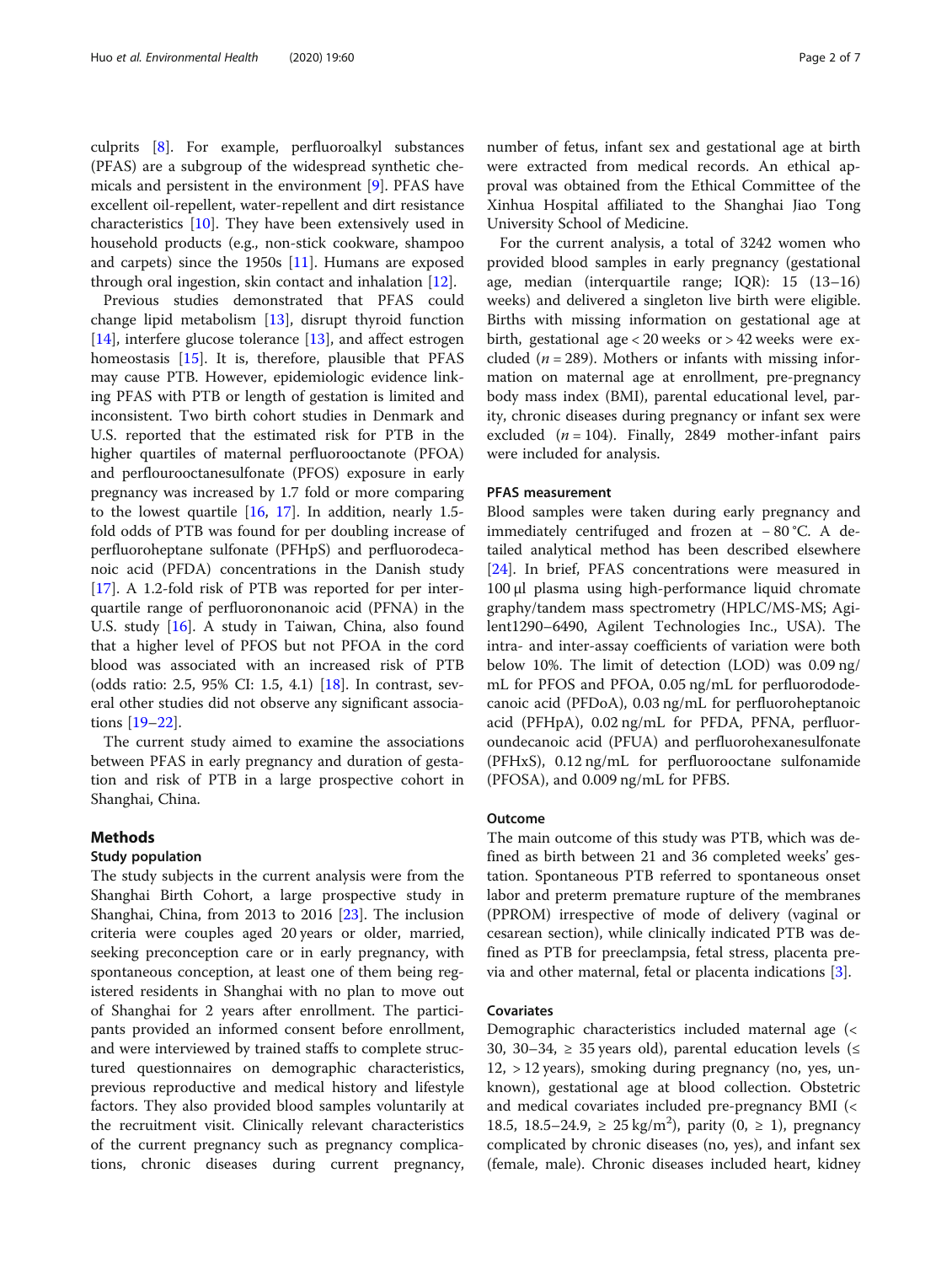or liver disease, diabetes mellitus, chronic hypertension disorders, epilepsy, malnutrition and anemia.

#### Statistical analysis

Distributions of demographic and pregnancy related characteristics were showed as numbers and percentages. PFAS with concentrations below the LOD were assigned LOD/  $\sqrt{2}$ . The distribution of PFAS in early pregnancy was presented as medians and interquartile ranges. Multivariable restricted cubic spline model was used to examine potential non-linear relationships between PFAS and gestational age (in weeks) at birth, according to the ln-transformed PFAS at three knots of 10th, 50th, 90th percentile. Univariable and multivariable linear regression analyses were used to evaluate the associations of ln-transformed PFAS with gestational age (in weeks) at birth. Simple and multiple logistic regression analyses were applied to estimate odds ratios (ORs) and 95% confidence intervals (CIs) of the overall PTB, spontaneous PTB and clinically indicated PTB. In the logistic regression models, PFAS were entered as continuous variables (ln-transformed) and in tertile (untransformed) with the lowest tertile served as the reference group. Based on the directed acyclic graphs and existing literature, covariates were included in all adjusted models, including maternal age (years), pre-pregnancy BMI (kg/ m<sup>2</sup>), parental education levels ( $\leq 12$ ,  $> 12$  years), parity  $(0, \geq 1)$ , chronic diseases (no, yes), infant sex (female, male) and gestational week at blood collection. Because only few mothers  $(n = 9, 0.3%)$  smoked during early pregnancy, maternal smoking status was not included in the adjusted models.

To investigate the potential modification of infant sex, we performed a stratified analysis. To examine whether the associations differed among women who were multiparous, had preterm labor history, or complicated by chronic diseases, we carried out several subgroup analyses, restricting to women without these conditions, respectively.

Spearman's rank correlation coefficient was used to estimate the correlations between each pair of PFAS. As multicollinearity between PFAS may bias the estimated effects, we conducted linear regression or logistic regression models with mutual adjustment of the correlated PFAS ( $ρ$  > 0.4).

All analyses were carried out using SAS version 9.4 (IBM SAS Institute Inc., Cary, NC) and R software (R version 3.6.1). Results at  $p < 0.05$  were thought to be statistically significant.

#### Results

Of all the 2849 women included in the present study, 136 (4.8%) gave a singleton live birth before 37 weeks' gestation, including 97 (71.3%) spontaneous PTB and 39

(28.7%) indicated PTB. More than 60% of the women aged less than 30 years and most of them were nulliparous (85.5%), nonsmokers (99.4%) and had normal weight  $(18.5 < BMI < 25 kg/m<sup>2</sup>)$  before pregnancy (74.4%). The vast majority (95.0%) of couples had more than 12 years of education and only 196 (6.9%) women complicated with chronic diseases during pregnancy. In addition, the rate of boys and girls was 51.1 and 48.9%, respectively (Table 1).

PFOA, PFOS, PFNA, PFDA, PFUA and PFHxS were detected in all samples, whereas PFHpA, PFBS, PFDoA and PFOSA were quantified in 82.6, 81.2, 83.1 and 19.6% of samples, respectively. PFOSA was not included in following analyses for a low detection rate (< 80%). Median concentrations were 11.85, 9.33, 1.69, 1.69. 1.39, 0.54, 0.16, 0.06 and 0.04 ng/mL for PFOA, PFOS, PFNA, PFDA, PFUA, PFHxS, PFDoA, PFHpA and PFBS, respectively (Table [2\)](#page-3-0). Most PFAS generally

**Table 1** Demographic and reproductive characteristics,  $n = 2849$ 

| Characteristics                                        | n(%)        |
|--------------------------------------------------------|-------------|
| Maternal age (years)                                   |             |
| $<$ 30                                                 | 1811 (63.6) |
| $30 - 34$                                              | 845 (29.7)  |
| $\geq 35$                                              | 193 (6.8)   |
| Pre-pregnancy BMI <sup>a</sup> (kg/m <sup>2</sup> )    |             |
| < 18.5                                                 | 435 (15.3)  |
| $18.5 - 24.9$                                          | 2119 (74.4) |
| $\geq$ 25                                              | 295 (10.4)  |
| Parental educational level (years)                     |             |
| $\leq$ 12                                              | 142 (5.0)   |
| >12                                                    | 2707 (95.0) |
| Smoking status in early pregnancy                      |             |
| <b>No</b>                                              | 2831 (99.4) |
| Yes                                                    | 9(0.3)      |
| Unknown                                                | 9(0.3)      |
| Parity                                                 |             |
| $\Omega$                                               | 2435 (85.5) |
| $\geq$ 1                                               | 414 (14.5)  |
| Pregnancy complicated by chronic diseases <sup>a</sup> |             |
| <b>No</b>                                              | 2653 (93.1) |
| Yes                                                    | 196 (6.9)   |
| Infant sex                                             |             |
| Male                                                   | 1456 (51.1) |
| Female                                                 | 1393 (48.9) |
| Gestational age at blood drawn (weeks)                 |             |
| Median (IQR)                                           | $15(13-16)$ |

<sup>a</sup>BMI body mass index; Chronic diseases including heart disease, kidney or liver disease, diabetes mellitus, chronic hypertension disorders, epilepsy, malnutrition and anemia; IQR interquartile range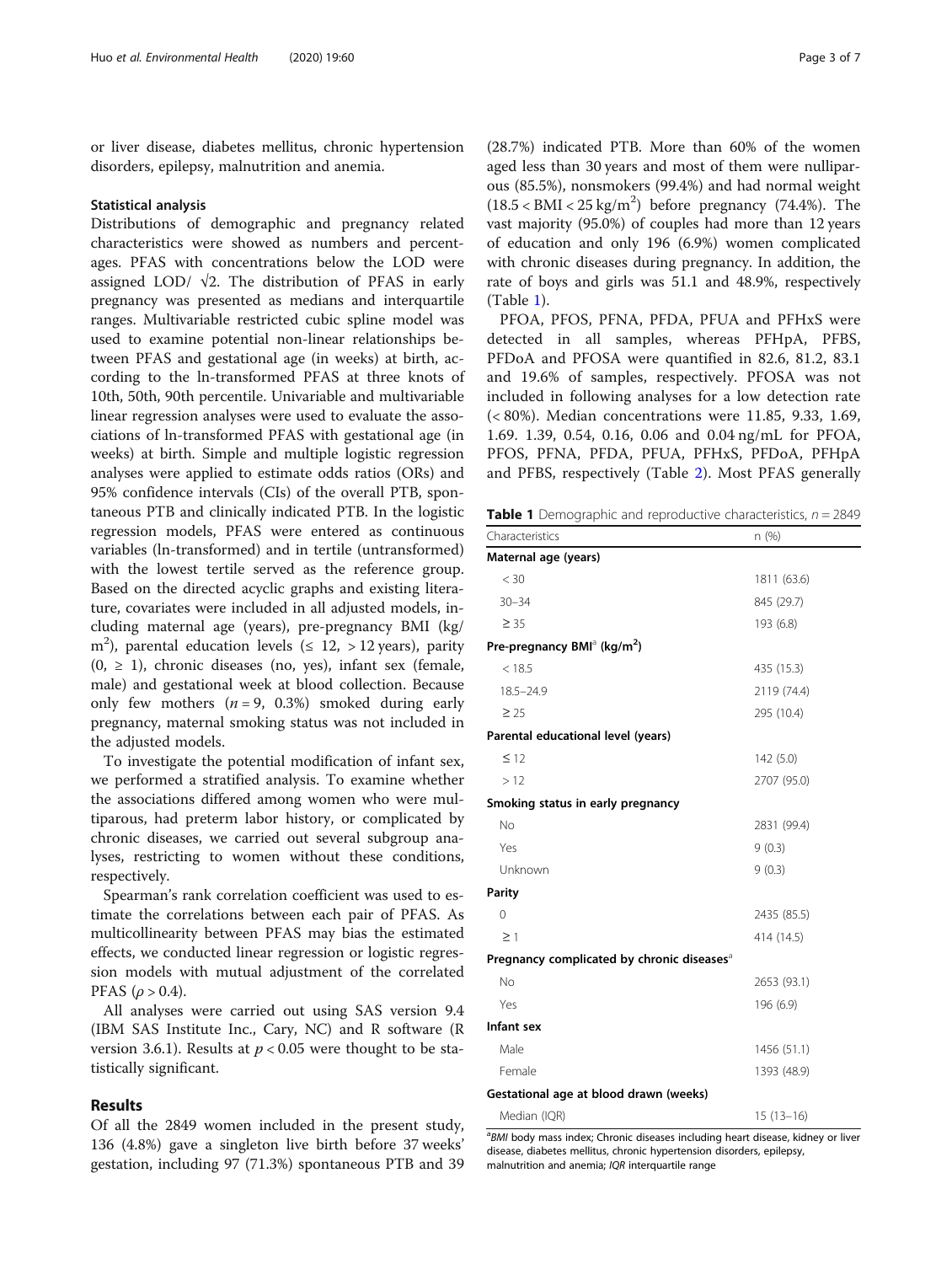<span id="page-3-0"></span>Table 2 The distribution of plasma concentrations of PFAS (ng/ mL) at the enrollment  $(n = 2849)$ 

| PFAS        | <b>LOD</b> | $% <$ LOD | 25th percentile Median |       | 75th percentile |
|-------------|------------|-----------|------------------------|-------|-----------------|
| PFOA        | 0.09       | $\Omega$  | 9.20                   | 11.85 | 15.26           |
| PFOS        | 0.09       | 0         | 6.54                   | 9.33  | 13.65           |
| PFDA        | 0.02       | 0         | 1.14                   | 1.69  | 2.52            |
| PFUA        | 0.02       | 0         | 0.94                   | 1.39  | 2.05            |
| <b>PFNA</b> | 0.02       | 0         | 1.21                   | 1.69  | 2.36            |
| PFHxS       | 0.02       | 0         | 0.42                   | 0.54  | 0.69            |
| PFHpA       | 0.03       | 17.4      | 0.04                   | 0.06  | 0.10            |
| PFBS        | 0.009      | 18.8      | 0.02                   | 0.04  | 0.06            |
| PFDoA       | 0.05       | 16.9      | 0.10                   | 0.16  | 0.25            |
| PFOSA       | 0.12       | 80.4      |                        |       |                 |
|             |            |           |                        |       |                 |

Note: LOD limit of dection, PFOA perfluorooctanate, PFOS perfluorooctane sulfonate, PFDA perfluorodecanoic acid, PFUA perfluoroundecanoic acid, PFNA perfluorononanoic acid, PFHxS perfluorohexanesulfonate, PFHpA perfluoroheptanoic acid, PFBS perfluorobutane sulfonate, PFDoA perfluorododecanoic acid, PFOSA perfluorooctane sulfonamide

showed various degrees of correlation between each other (Table [S1](#page-5-0)).

Non-linearity was not detected for the association between any ln-transformed PFAS and gestational age at birth (in weeks) in a spline model (see Figure [S1](#page-5-0)). No significant associations between ln-transformed PFAS and gestational age at birth (in weeks) were observed in linear regression after adjusting for potential confounders (Table 3). In the multiple logistic regression analyses, the estimated associations between PFAS and overall PTB, spontaneous PTB, and indicated PTB were non-significant when PFAS treated as continuous lntransformed variables (Table [4\)](#page-4-0). After categorizing PFAS into tertile variables, PFOS significantly decreased the risks of overall PTB (adjusted OR (aOR): 0.61, 95% CI:

Table 3 Associations between PFAS concentrations in early pregnancy and gestational age (in weeks) at birth

| <u>, a discussion di discussione di discussione di discussione di discussione di discussione di discussione di d</u> |                             |                                        |  |  |  |  |
|----------------------------------------------------------------------------------------------------------------------|-----------------------------|----------------------------------------|--|--|--|--|
| PFAS (ng/ml)                                                                                                         | $\beta$ (95% CI)            | Adjusted <sup>a</sup> $\beta$ (95% CI) |  |  |  |  |
| PFOA                                                                                                                 | $0.00$ ( $-0.13$ , $0.14$ ) | $-0.00$ $(-0.14, 0.13)$                |  |  |  |  |
| PFNA                                                                                                                 | $0.03$ ( $-0.07$ , $0.14$ ) | $0.03$ ( $-0.08$ , 0.13)               |  |  |  |  |
| PFDA                                                                                                                 | $0.03$ ( $-0.06$ , 0.12)    | $0.04$ ( $-0.05$ , 0.13)               |  |  |  |  |
| PFUA                                                                                                                 | $0.07$ ( $-0.02$ , 0.16)    | $0.06$ ( $-0.03$ , 0.15)               |  |  |  |  |
| PFOS                                                                                                                 | $-0.02$ ( $-0.12$ , 0.08)   | $0.02$ ( $-0.08$ , 0.12)               |  |  |  |  |
| PFHxS                                                                                                                | $-0.02$ ( $-0.15$ , 0.10)   | $-0.02$ ( $-0.14$ , 0.11)              |  |  |  |  |
| PFHpA                                                                                                                | $0.02$ ( $-0.04$ , 0.07)    | $0.02$ ( $-0.05, 0.08$ )               |  |  |  |  |
| PFBS                                                                                                                 | $-0.01$ ( $-0.09$ , 0.07)   | $0.02$ ( $-0.05, 0.10$ )               |  |  |  |  |
| PEDOA                                                                                                                | $0.10 (-0.01, 0.20)$        | $0.08$ ( $-0.02$ , 0.19)               |  |  |  |  |

Note: PFAS concentrations were measured in maternal plasma and have been ln-transformed before entering into the model

<sup>a</sup>Adjusted for maternal age (years), pre-pregnancy BMI (kg/m<sup>2</sup>), parity (0,  $\geq$  1), parental educational levels ( $\leq$  12,  $>$  12 years), pregnancy complicating with chronic diseases (no, yes), infant sex (male, female) and gestational age at blood drawn (weeks)

0.40, 0.94) and spontaneous PTB (aOR: 0.56, 95% CI: 0.34, 0.94) comparing the middle tertile with the lowest tertile (see Table [S2\)](#page-5-0). However, the statistical significance disappeared after adjusting for correlated PFAS (data were not shown).

In the stratified analysis, the associations between continuous ln-transformed PFAS and overall PTB, spontaneous and indicated PTB did not differ by infant sex (see Table [S3\)](#page-5-0). In the subgroup analyses, the main results remained unchanged when we restricted to women who were nulliparous or without chronic diseases (See Table [S4](#page-5-0) and [S5](#page-5-0)).

#### **Discussion**

In this prospective study of 2849 mother-infant pairs, we observed no significant associations between maternal PFAS exposure in early pregnancy and the length of gestation, or the risks of overall PTB, spontaneous PTB or indicated PTB at the present exposure levels.

A previous cohort study of 3535 mother-infant pairs in Denmark found that the 3 upper quartiles of PFOA and PFOS in early pregnancy relative to the lowest quartile were significantly associated with PTB. This study also suggested an elevated risk of PTB for per doubling increase of PFHpS and PFDA concentrations [\[17\]](#page-6-0). However, this study was based on combined data and samples from three sub-studies. It was, therefore, less certain whether potential biases might have been introduced by the different study designs employed. Another relatively large birth cohort study ( $n = 1645$ ) in Eastern Massachusetts reported that PFOS and PFNA exposures increased the risk of preterm birth  $[16]$  $[16]$ , but the association was not significant for PFOA or PFHxS. The Taiwan Birth Panel Study included 429 mother-infant pairs to study four PFAS (PFOA, PFOS, PFNA, PFUA) and demonstrated that PFOS level was inversely associated with gestational age at birth (in weeks) and an increased risk of PTB [[18](#page-6-0)]. However, PFAS were measured in cord blood in that study, rendering the causality uncertain.

In contrast to the above studies, we failed to find any association, which was supported by several other studies  $[19–22]$  $[19–22]$  $[19–22]$ . A Spanish birth cohort study (*n* = 1202) did not observe significant associations of maternal plasma PFOA, PFOS, PFHxS and PFNA in the first trimester with PTB [[19\]](#page-6-0); a cohort study conducted in Canada ( $n =$ 252) reported that maternal serum PFOA, PFOS and PFHxS in the second trimester did not influence the risk of PTB [\[21\]](#page-6-0); the C8 Health Project in the United States measured the risk of PTB in a population with high PFOA exposure, still found no associations of PTB with PFOA or PFOS [\[22](#page-6-0)]. Two other studies estimated the prenatal PFOA exposure level through an assessment model and found no increased risk of preterm birth [[25](#page-6-0), [26\]](#page-6-0). Likewise, our study showed no associations between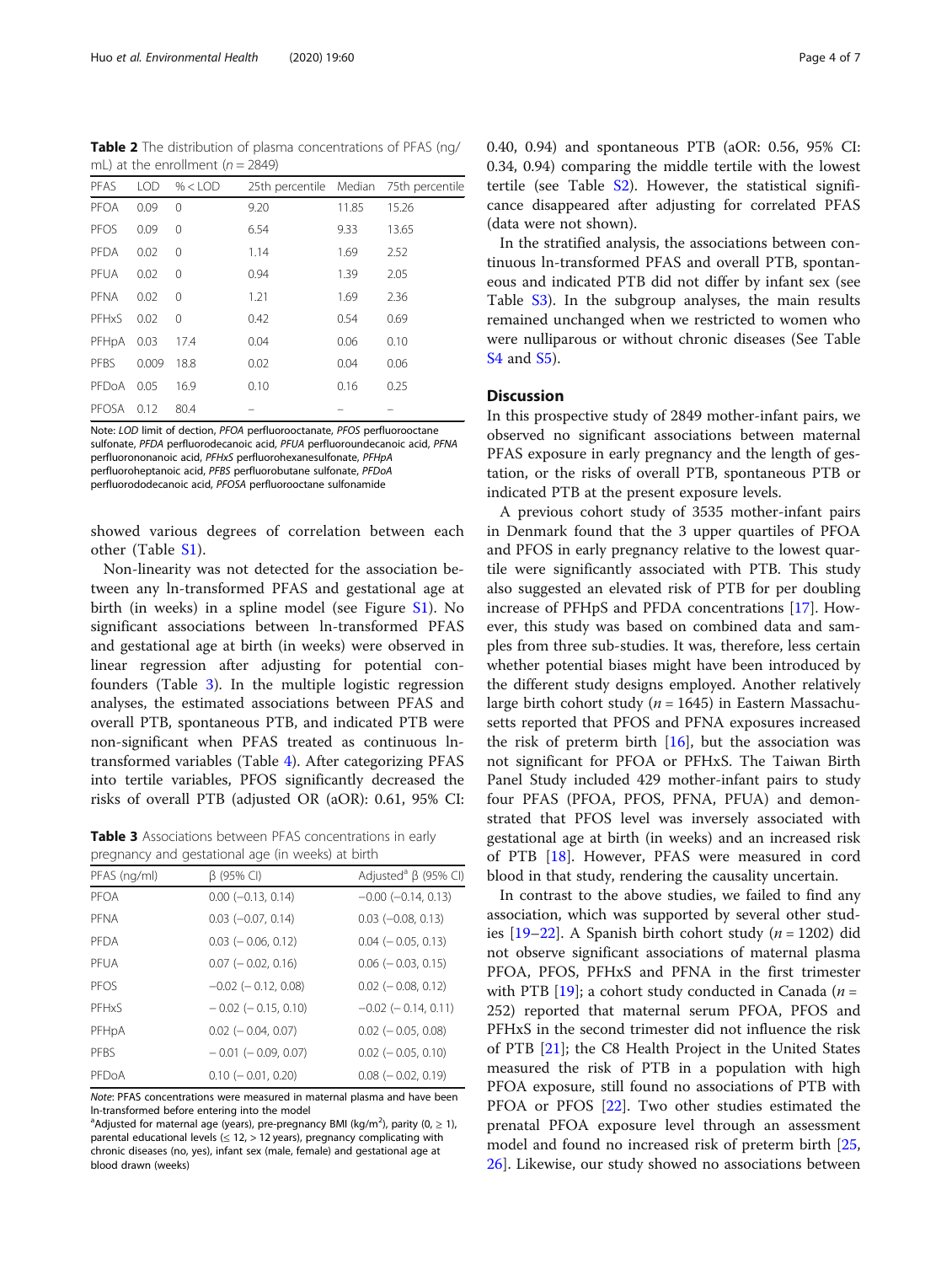| PFAS<br>(nq)<br>ml) |                       | Overall preterm birth<br>$N_{\text{preterm}} = 136/N_{\text{term}} 2713$ |                       | Spontaneous preterm birth<br>$N_{preterm} = 97/N_{term} = 2713$ |                   | Indicated preterm birth<br>$N_{\text{preterm}} = 39/N_{\text{term}} = 2713$ |  |
|---------------------|-----------------------|--------------------------------------------------------------------------|-----------------------|-----------------------------------------------------------------|-------------------|-----------------------------------------------------------------------------|--|
|                     |                       |                                                                          |                       |                                                                 |                   |                                                                             |  |
|                     | OR (95% CI)           | $aORa$ (95% CI)                                                          | OR (95% CI)           | $aORa$ (95% CI)                                                 | OR (95% CI)       | $aORa$ (95% CI)                                                             |  |
| PFOA                | 0.93(0.62, 1.40)      | 0.92(0.61, 1.33)                                                         | 0.74(0.45, 1.20)      | 0.73(0.45, 1.19)                                                | 1.63 (0.78, 3.39) | 1.71 (0.80, 3.67)                                                           |  |
| PFNA                | 0.85(0.61, 1.18)      | $0.86$ $(0.61, 1.20)$                                                    | $0.81$ $(0.55, 1.19)$ | $0.82$ (0.56, 1.22)                                             | 0.94(0.52, 1.71)  | 0.99(0.53, 1.86)                                                            |  |
| PFDA                | $0.86$ $(0.65, 1.14)$ | $0.88$ $(0.66, 1.17)$                                                    | 0.79(0.57, 1.10)      | 0.80(0.58, 1.12)                                                | 1.06(0.64, 1.76)  | 1.14(0.67, 1.93)                                                            |  |
| PFUA                | 0.79(0.59, 1.05)      | 0.82(0.61, 1.10)                                                         | 0.77(0.55, 1.07)      | $0.78$ $(0.56, 1.10)$                                           | 0.83(0.50, 1.41)  | 0.93(0.54, 1.61)                                                            |  |
| <b>PFOS</b>         | 0.88(0.64, 1.19)      | $0.86$ $(0.63, 1.17)$                                                    | 0.79(0.55, 1.14)      | 0.77(0.53, 1.11)                                                | 1.12(0.65, 1.95)  | 1.13 (0.64, 2.01)                                                           |  |
| PFHxS               | 1.16 (0.80, 1.69)     | 1.16(0.79, 1.71)                                                         | 1.05 (0.67, 1.65)     | 1.03(0.65, 1.63)                                                | 1.45 (0.76, 2.69) | 1.58 (0.82, 3.05)                                                           |  |
| PFHpA               | $0.96$ $(0.80, 1.16)$ | 0.95(0.78, 1.15)                                                         | 0.93(0.74, 1.16)      | 0.91(0.72, 1.14)                                                | 1.04(0.74, 1.47)  | 1.06 (0.74, 1.53)                                                           |  |
| PFBS                | 1.09 (0.85, 1.39)     | $1.06$ (0.83, 1.37)                                                      | 0.94(0.70, 1.26)      | 0.93(0.69, 1.25)                                                | 1.49 (0.96, 2.32) | 1.44 (0.91, 2.26)                                                           |  |
| PFDoA               | $0.71$ $(0.50, 1.01)$ | $0.73$ $(0.51, 1.04)$                                                    | $0.82$ (0.66, 1.01)   | $0.82$ (0.66, 1.03)                                             | 0.73(0.39, 1.35)  | $0.82$ $(0.53, 1.58)$                                                       |  |

<span id="page-4-0"></span>Table 4 Associations between PFAS concentrations in early pregnancy and preterm birth

Note: PFAS concentrations were measured in maternal plasma and have been In-transformed before entering into the model<br>ª Adjusted for maternal age (years), pre-pregnancy BMI (kg/m<sup>2</sup>), parity (0, ≥ 1), parental educationa diseases (no, yes), infant sex (male, female) and gestational age at blood drawn (weeks)

PFAS and length of gestation, which was also consistent with these previous studies conducted in Eastern Massachusetts, Spanish and Canada [\[16](#page-6-0), [19](#page-6-0), [21\]](#page-6-0).

It should be mentioned that comparing results with previous studies was challenging because these studies were often incomparable in exposure level, study population and exposure window, all of which may affect the effect estimations. First, PFAS exposure levels among these studies varied widely. For instance, the PFOA level ranged from 1.3 ng/mL (geometric mean) [\[21](#page-6-0)] to 21.2 ng/mL (median) [\[20](#page-6-0)]. Second, exposure backgrounds differed tremendously across these studies as well. For example, the study population in the C8 Health Project lived in a highly PFOA exposed region. Third, divergences also existed in sample type (maternal vs. cord blood) and sampling time (before pregnancy, 1st trimester, 2nd trimester, in labor and after giving birth). It may not be ideal to compare the PFAS effects across studies with different exposure windows, since PFAS levels may vary between non-pregnancy, during pregnancy, and after delivery. Forth, the sample size of these studies varied from 252 [[21](#page-6-0)] to 5262 [[20](#page-6-0)] participants and the PTB rate ranged between 3.2% [[17](#page-6-0)] and 22.5% [[20\]](#page-6-0). Finally, different study populations had different risk profiles. Compared with previous studies, participants in this study were more educated and nulliparous, and few reported smoking or alcohol drinking during pregnancy (see Table [S6\)](#page-5-0). Interpretation of our results, therefore, should take into account the background characteristics of our study population.

It is worth noting that none of the previous studies [[16](#page-6-0)–[22](#page-6-0)] differentiated clinical phenotypes of PTB. Since the underlying pathophysiology of PTB differs enormously between spontaneous and indicated PTB [\[3](#page-6-0)], it becomes essential to distinguish between these two types of PTB. The ability to assess PFAS exposure during early

pregnancy in relation to the risk of subtypes of PTB is a notable strength of our study.

A recurrence risk of PTB could increase by 15 to 50% among women with a previous PTB [\[3](#page-6-0)]. On the contrary, birth as an elimination route may lead to lower PFAS blood concentrations [\[27\]](#page-6-0). Similarly, PFAS concentrations tend to decrease with higher parity [\[27](#page-6-0)], whereas the incidence of PTB appears to increase [\[28](#page-6-0)]. As a consequence, potential bias may arise from previous PTB or multiparity. To address this potential effect modification by parity, we repeated our analyses in nulliparous women. We were also able to examine the effects of PFAS in PTB by excluding women with chronic diseases. Our findings consistently suggested no association.

Several limitations of this study are worth noting. First, PTB was reported in one of our previous large-scale studies which conducted in 20 hospitals in Shanghai between 2015 and 2017 with an incidence rate of 5.6% [[29\]](#page-6-0). The present study had a lower incidence of PTB (4.8%), which may be explained by the fact that our study did not include multiple gestation and pregnancies conceived with assisted reproductive technology, the subgroups carrying a substantial risk for PTB [\[3](#page-6-0), [30](#page-6-0)]. Further, the method of gestational age estimation may influence the rate of PTB. Both the last menstrual period and early ultrasonic measurement were used [\[31](#page-6-0)]. Our study was conducted in Shanghai, one of the most advanced cities in China, where the content of prenatal care is comparable to those in western developed countries. Almost all pregnant women receive prenatal care and early ultrasound is performed routinely. The ultrasound measurement has been used to correct the calculated gestational age based on the last menstrual period. When the estimates of gestational age by these two methods differed by more than 2 weeks, the ultrasound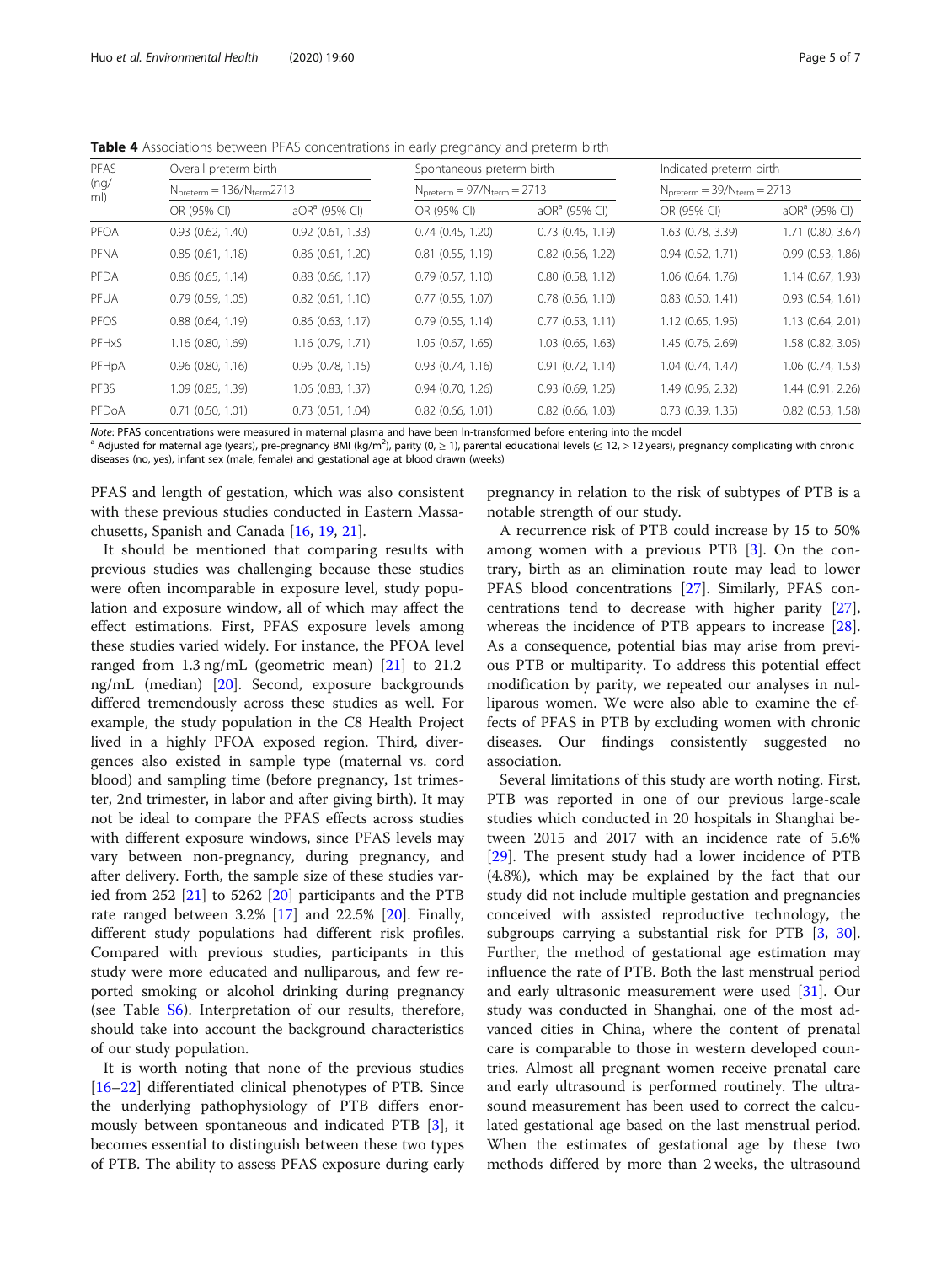<span id="page-5-0"></span>estimate was used. Therefore, we believe that the gestational age estimate and PTB rate in our study were reasonably accurate.

Second, we did not adjust for hemodynamics in pregnancy in the analyses. Only two previous studies [[16](#page-6-0), [19](#page-6-0)] have adjusted for hemodynamic markers (serum albumin and estimated glomerular filtration rate) in the assessment of associations between PFAS measured in early pregnancy and birth outcomes including PTB. But their results suggested that early pregnancy hemodynamics did not confound the associations. Instead, we adjusted for the gestational week at blood collection to control for the potential hemodynamic difference. The results were virtually the same. Therefore, our findings were less likely to be biased by early pregnancy hemodynamics. Third, while the evaluation of the associations of PFAS exposure with spontaneous and indicated PTB separately was one strength of our study, the sample sizes of the subtypes of PTB were relatively small, which may have led to low precision in our effect estimates. Thus, it is worth noting that failure to detect a significant association does not necessarily mean that there is no effect. Fourth, although we have adjusted for a number of potential confounders, the possibility of residual confounding (e.g., gene, maternal nutrition/dietary factors, and household income) could not be ruled out. Our negative results should be interpreted with caution and need to be confirmed in large-scale studies in other populations.

#### Conclusions

Our study found no significant associations between maternal PFAS concentrations in early pregnancy and the length of gestation or the risk of PTB.

#### Supplementary information

Supplementary information accompanies this paper at [https://doi.org/10.](https://doi.org/10.1186/s12940-020-00616-8) [1186/s12940-020-00616-8](https://doi.org/10.1186/s12940-020-00616-8).

Additional file 1: Figure S1. Associations between PFAS (ng/ml) concentrations and gestational age at birth (GA, weeks). PFAS concentrations were measured in maternal plasma in early pregnancy and have been ln-transformed before entering into the restricted cubic spline regression model. Model adjusted for maternal age, pre-pregnancy BMI, parity, parental educational levels, pregnancy complicating with chronic diseases, infant sex and gestational age at blood drawn.

Additional file 2: Figure S2. Associations between non-transformed PFAS (ng/ml) concentrations and gestational age at birth (GA, weeks). PFAS concentrations were measured in maternal plasma in early pregnancy. Model adjusted for maternal age, pre-pregnancy BMI, parity, parental educational levels, pregnancy complicating with chronic diseases, infant sex and gestational age at blood drawn.

Additional file 3: Figure S3. Directed acyclic graph (DGA) illustrating confounders and modifier. (A) Path A indicated a direct effect; (B) The associations between PFAS exposure and outcomes of interest were confounded by maternal age, parity, pre-pregnancy BMI, parental educational levels and pregnancy complicating with chronic diseases and

gestational age at blood drawn; (C) Fetal gender can be an effect modifier in the associations between PFAS exposure and outcomes of interest.

Additional file 4: Table S1. Correlations between plasma concentrations of PFAS. Table S2. Associations between ln-transformed plasma concentrations of PFAS in early pregnancy and preterm birth. Table S3. Associations between PFAS concentrations in early pregnancy and preterm birth stratified by infant sex. Table S4. Associations between PFAS concentrations in early pregnancy and preterm birth in nulliparous women. Table S5. Associations between of PFAS concentrations in early pregnancy and preterm birth in women without chronic diseases. Table S6. PFAS median levels (ng/mL) in different areas. Table S7. Associations between ln-transformed plasma concentrations of PFAS in early pregnancy and length of gestation (weeks). Table S8. Linear regression was used to analyzed the associations between plasma concentrations of PFAS in early pregnancy and length of gestation (weeks) in three tertile groups. Table S9. Linear regression was used to analyzed the associations between plasma concentrations of PFAS in early pregnancy and preterm birth in three tertile groups. Table S10. Associations between PFAS concentrations in early pregnancy and preterm birth with adjustment of education in finer categories (≤12, 12–16, > 16 years). Table **S11.** Associations between PFAS concentrations in early pregnancy and late preterm birth (34–36 weeks).

#### Abbreviations

BMI: Body mass index; CI: Confidence interval; IQRs: Interquartile ranges; LOD: Limit of detection; OR: Odds ratio; PTB: Preterm birth; PPROM: Preterm premature rupture of the membranes; PFAS: Perfluoroalkyl substances; PFOA: Perfluorooctanate; PFOS: Perfluorooctane sulfonate; PFDA: Perfluorodecanoic acid; PFUA: Perfluoroundecanoic acid; PFNA: Perfluorononanoic acid; PFHxS: Perfluorohexanesulfonate; PFHpA: Perfluoroheptanoic acid; PFBS: Perfluorobutane sulfonate; PFDoA: Perfluorododecanoic acid; PFOSA: Perfluorooctane sulfonamide

Acknowledgements

Not applicable.

#### Authors' contributions

JZ designed the original study. XH analyzed the data and drafted the manuscript. LZ and RH were major contributors in writing the manuscript. JZ, LF and WW substantially revised the manuscript. All authors provided critical input to the paper. All authors read and approved the final manuscript.

#### Funding

This study was partly funded by the National Natural Science Foundation of China (41991314; 81530086; 81803246), Shanghai Municipal Health Commission (GWIII-26, 20174Y0133, 201640032) and the Shanghai Jiao Tong University School of Medicine and supported by the National Human Genetic Resources Sharing Service Platform (2005DKA21300) and Xinhua Hospital Biobank.

#### Availability of data and materials

The dataset generated and/or analyzed in the current study are not publicly available but can be obtained from the corresponding author on a reasonable request.

#### Ethics approval and consent to participate

This study was approved by the Ethics Committee of Xinhua Hospital Affiliated to Shanghai Jiao Tong University School of Medicine. All parents provided a written informed consent.

#### Consent for publication

Not applicable.

#### Competing interests

The authors declare that they have no competing interests.

#### Author details

<sup>1</sup>MOE-Shanghai Key Laboratory of Children's Environmental Health, Xinhua Hospital, Shanghai Jiao Tong University School of Medicine, 1665 Kong Jiang